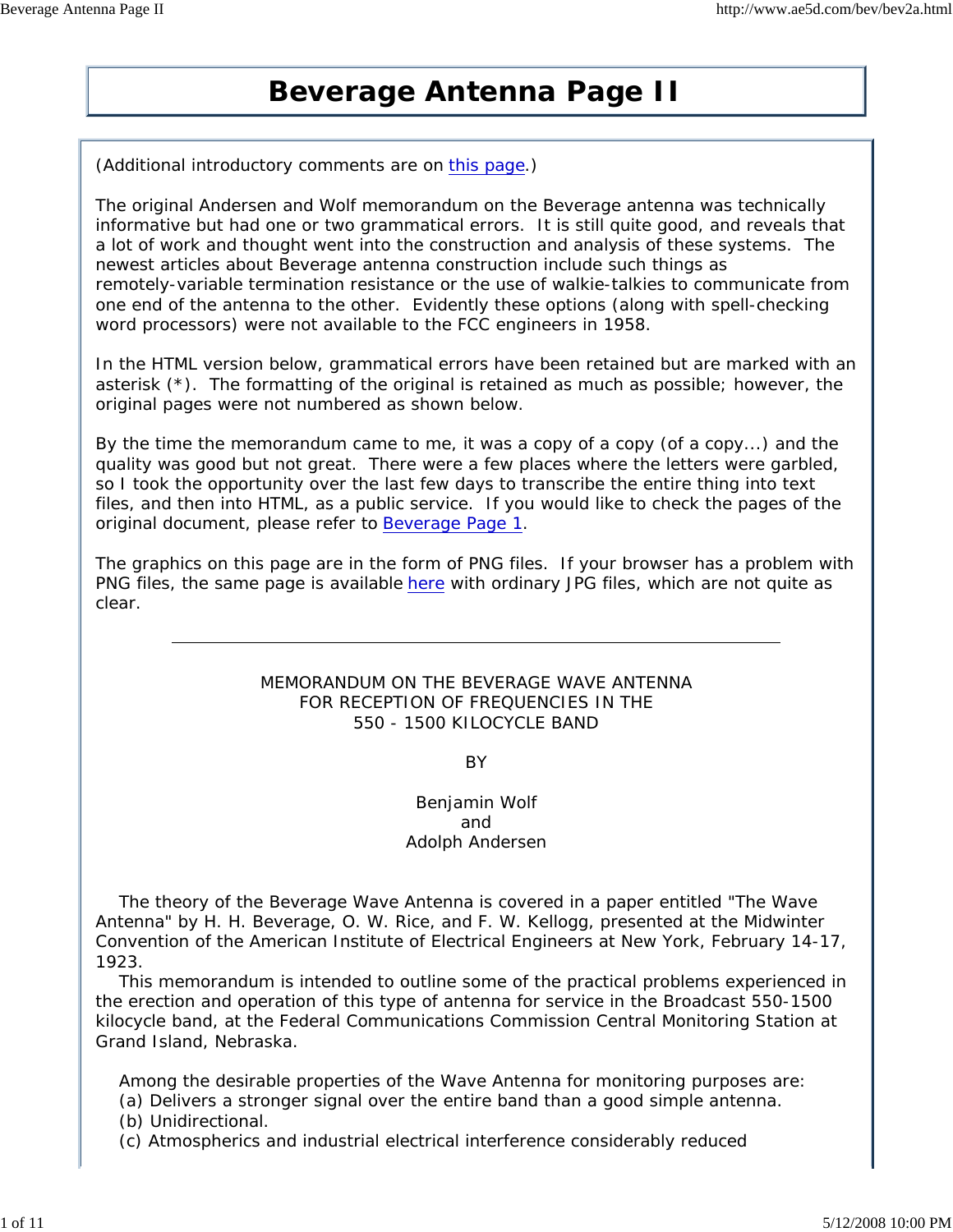especially when the source is in a direction other than that of the received signal.

(d) Low cost, long life, and unlikely obsolesence.

## LENGTH

 The optimum length for a broadcast band wave antenna is approximately 1800 feet. This length delivers peak signal strength at closely 550 kilocycles and again at one-half its wave length in meters, or about 1100 kilocycles. The peaks are, however, rather broad and the signal delivered is considerably stronger than that from a good simple antenna throughout the entire band. Near the antenna peaks the increase in microvolts to receiver may reach more than 400 percent.

 Where space is a consideration, the length can be reduced to 1400 or even 1000 feet, but the signal strength delivery and directivity will be proportionately reduced, and at less than 1000 feet the slight advantage of a wave antenna for the broadcast band over a good simple antenna does not warrant its erection.

## CONDUCTOR HEIGHT

 The surge impedance of the wave antenna is determined by its height above the ground, and by soil conditions with regard to moisture, etc. By erecting the conductors at a minimum of ten feet above the ground, the surge impedance remains more nearly constant during all seasons than when erected at a lower height. If erected at a height greater than fifteen feet the pickup of the vertical leads at the far and near terminals may considerably reduce directive properties. If a greater height is required at gates or other passages, the higher poles should be erected at the sides of the opening and the conductors brought down vertically, proceeding at the selected height after the high point has been bridged. Reasonably uniform height of the conductors throughout their length is, of course, preferable.

[Page 2]

#### POLE ERECTION

 The standard practice of telephone line construction is followed. The poles should be spaced approximately one hundred feet apart and for mechanical strength the conductors should be #12 B & S hard drawn copper. The line should generally follow the earth's contour, but small knolls are disregarded and the tops of the poles after planted\* may be trimmed for general or even gradient of the conductors.

 For single, uni-directional reception or single conductor antennas, the conductor can be mounted on ordinary pole brackets attached to the poles.

 For uni-directional reception from front or rear, or both, the two-conductor type of construction is required. The conductors are mounted on short, standard cross arms without braces, with the locust insulator pins spaced 16" between centers. This with ordinary telephone line glass insulator[s] gives the desired or adopted 18" spacing of conductors of the finished antenna.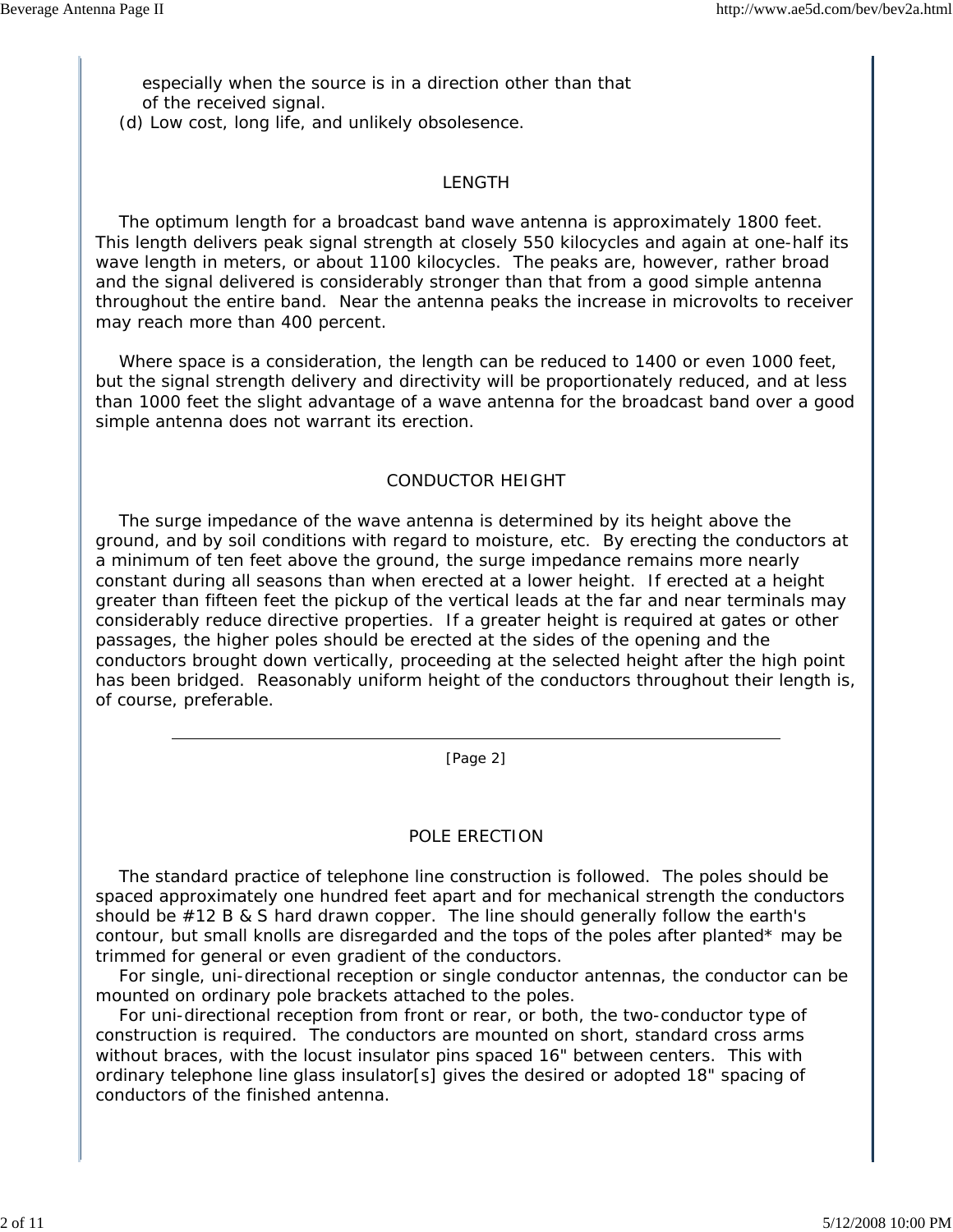#### GROUND

 For maximum efficiency the resistance of the ground system at both the far and near ends of the antenna should approach zero, or at least be less than thirty ohms. The ground resistance is best determined by the voltmeter-ammeter, alternating current method, but reasonably satisfactory results can be obtained by the use of the battery and voltmeter voltage drop method.

 For measurement of a single ground the planted conductors are divided into equal halves and measured, and the result divided by two, or the far and near terminal resistances measured through the antenna conductors for the combined resistance of the two terminals or the series resistance of the entire system.

 If the voltage drop method of measurement is used and should polarization or other direct current effects produce absurd readings such as negative resistance, a resistance of 100 ohms or more may be placed in series with the circuit and two measurements taken with changed polarity. The average of the two recorded values divided by two in the case of a divided system, less the added external resistance may then be considered a reasonable approach to the actual resistance. Due to polari- zation, readings of instruments should be taken at the moment of contact.

 If difficulty is experienced in obtaining proper ground resistance values, the constructor is referred to U. S. Bureau of Standards' Technological Paper #108, issued June 20, 1918.

# TERMINAL CONNECTIONS







A. Signals from A direction are dissipated either completely or partially in Rb.

B. Direction of reception.

Removal of Rb permits the antenna to be used bi-directionally or forward and rear.

[Page 3]

Two Conductors for Forward Reception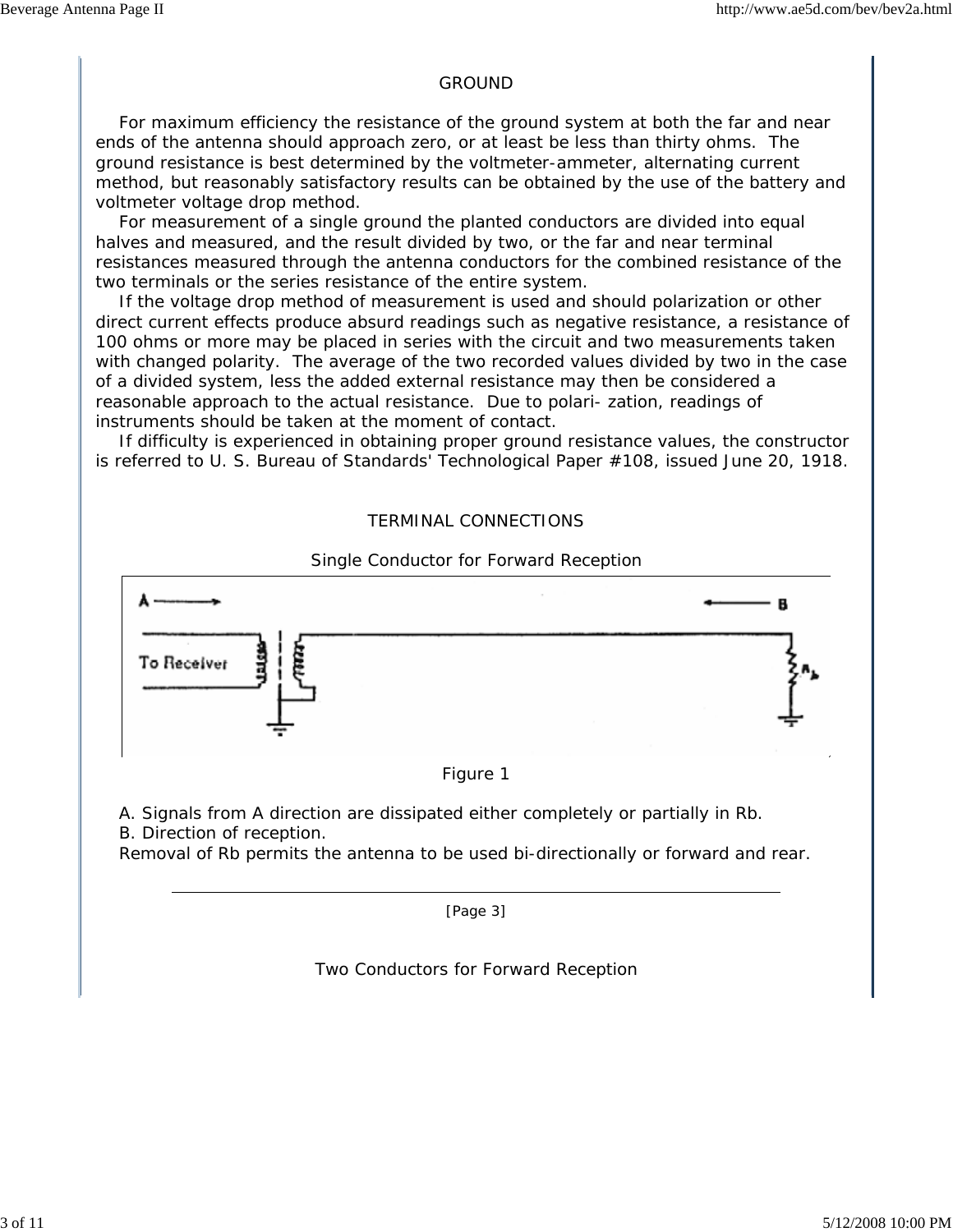

Figure 2

 All the factors are the same as the single conductor type except that the surge impedance will be lower as a result of the two conductors in parallel.



Two Conductors for Rear Reception



A. Direction reception.\*

 The signal builds up until it reaches B where the phase is reversed by grounding one of the conductors and leaving the other free after which it is reflected back to T using the antenna conductors as an untransposed transmission line. The signals from B direction are dissipated either completely or partially in impedance R connected from the center tap of T to ground. It will be noted that Figures 2 and 3 are the same except with respect to far and near terminal connections. When it is changed as shown, the antenna can be made uni-directional for either forward or rear reception, but not for both forward and rear reception simultaneously.

 When the wave length of the signal to be rejected is a multiple of one-half wave of the length of the antenna, it is either completely or largely absorbed in resistances Rb or Ra. Odd multiple frequencies of one-quarter wave length of the antenna length deliver a greater residual or undesired signal to the receiver.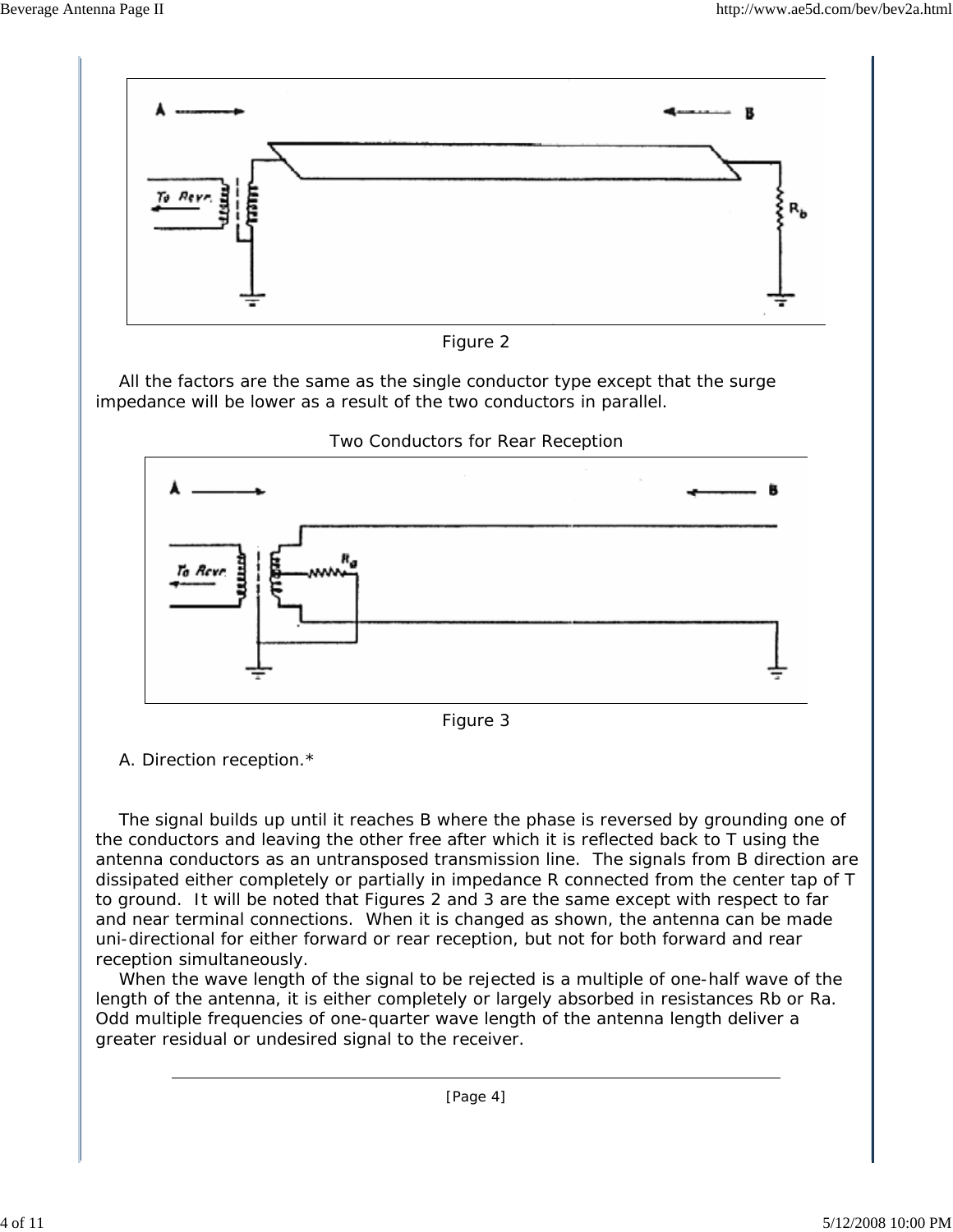In order to balance out an undesired signal originating at an angle of more than ninety degrees from the source of a desired signal originating in direction of maximum reception of the antenna, part of the undesired signal is reflected back to T in proper phase and magnitude to cancel itself out. This is accomplished by the insertion of a tuned circuit in series with a variable resistor at the far terminal, as in Figure 4 for rear signal rejection, and as in Figure 5 for forward signal rejection.

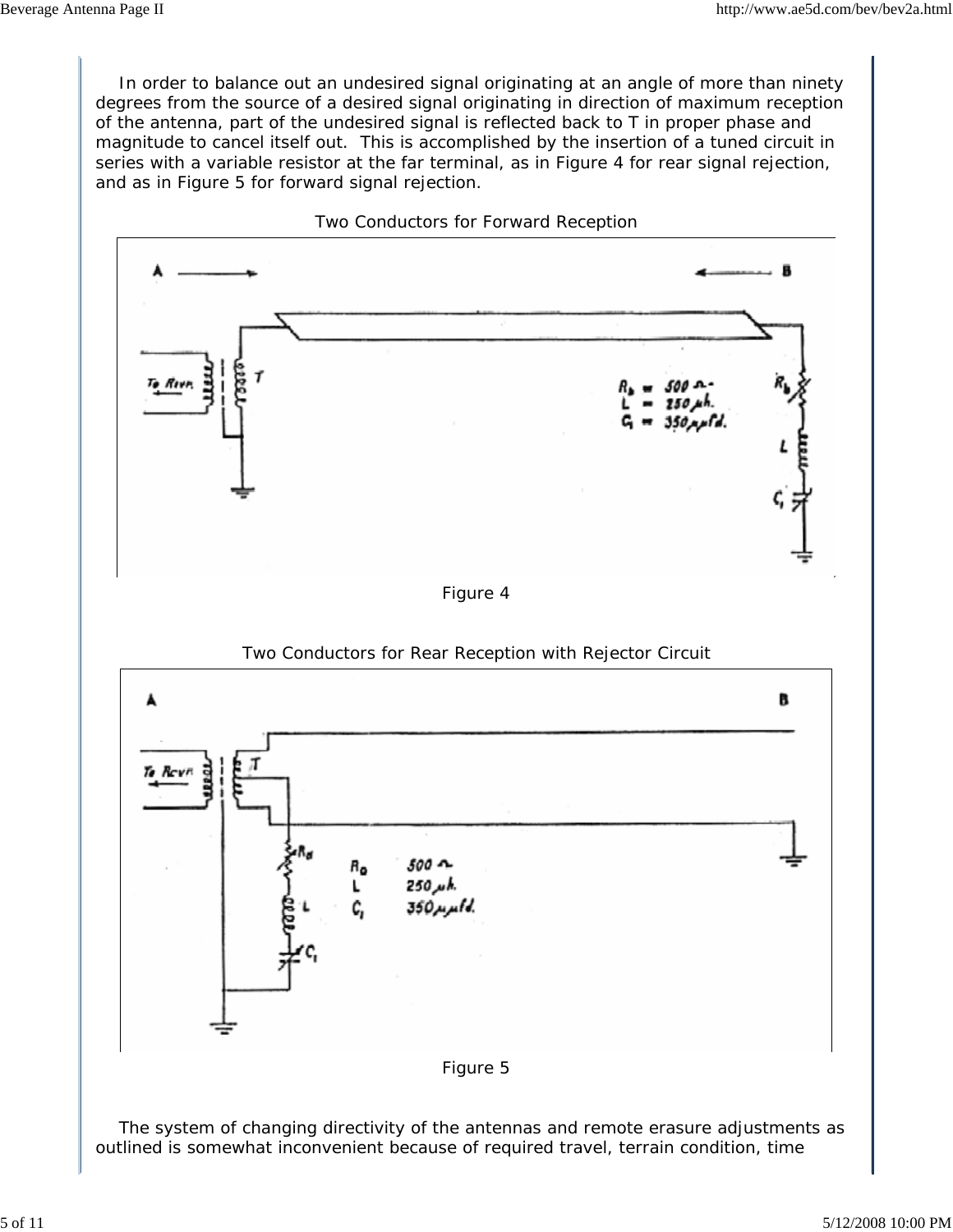consumption and the fact that the antenna when made directive in one direction is not available for service in the opposite direction.

 To overcome these undesirable features, a modified arrangement of the terminal coupling units and rejection system may be employed which permits the use of a two-conductor wave antenna for uni-directional reception both forward and rear simultaneously on the same or different frequencies with the band for which the antennas are designed, and with all variable factors under control at the receiver. The circuit is shown in Figure 6.



Figure 6

 The signals are delivered from the near antenna terminal coupling transformers to a terminal rack through two 400-ohm transmission lines connected to a Graybar #223-A, three-point, switchboard jack. The receiver input lead connects to the terminating jack through a short length of good quality lamp cord and a Graybar 3-A phone cord plug. A fixed one-watt resistance unit of proper value is connected across points 1 and 2 of the Graybar jack which automatically connects across the transmission lines when the receiver plug is out.

INTER-ANTENNA COUPLING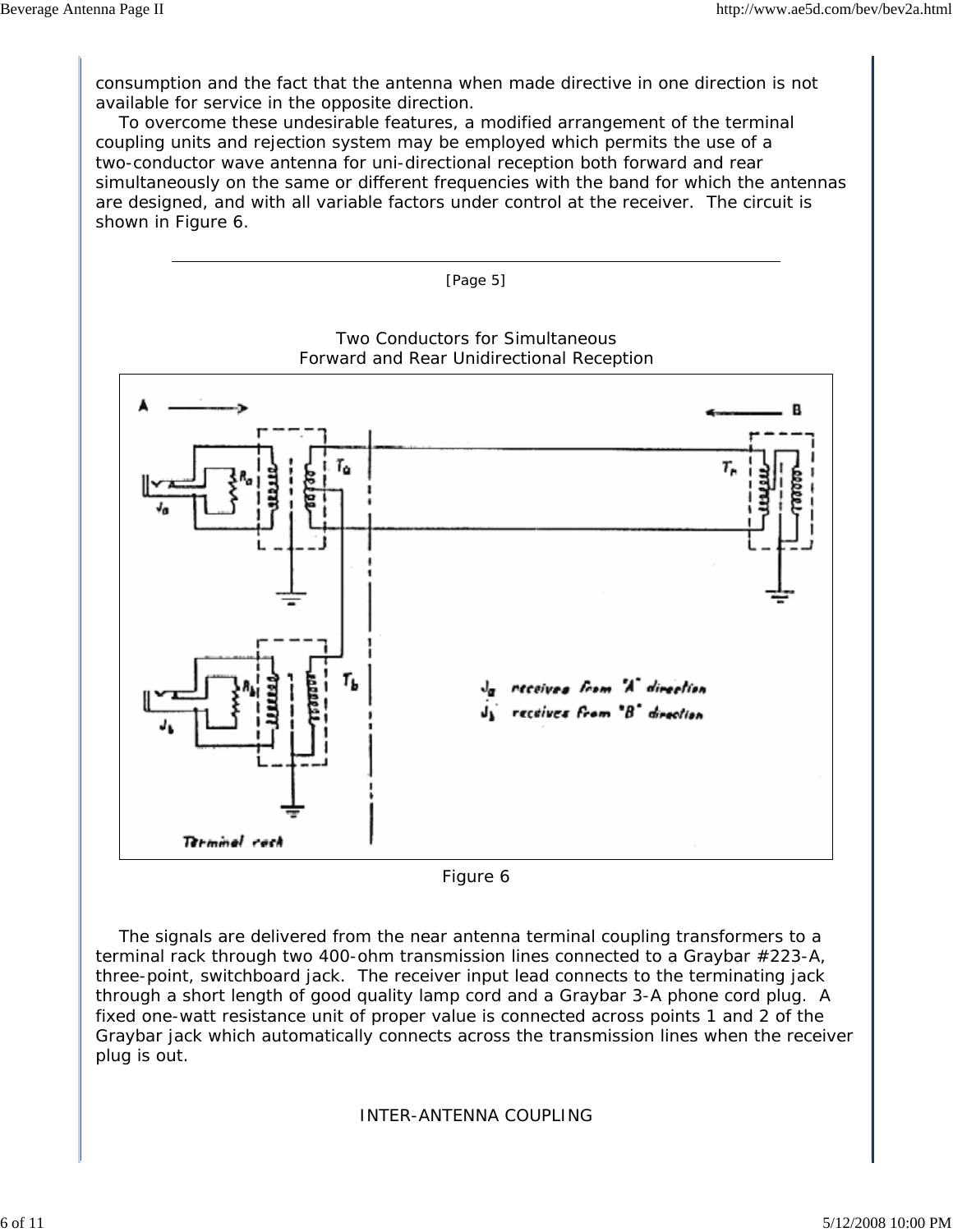In the event the erection of more than one wave antenna may be contemplated, the question of inter-coupling may arise. Tests covering this feature at Grand Island using a standard signal generator indicated that broadcast band wave antennas may be crossed within a few feet of one another at angles of sixty degrees or more without detrimental coupling effects or may be safely parlleled when spaced four hundred feet or more; in either case without noticeable or excess coupling.

 When the antenna conductors run parallel over wire fences with non-conducting supports, the fence wires, to avoid interaction, should be broken with insulators at even lengths of about seventy-five feet.

 Conductors such as fence wires and metal posts rubbing against one another within a hundred feet or so of the antenna, may be assumed to be a source of noise generation in the antennas.

## LIGHTNING PROTECTION

 During some weather conditions such as snow or dust storms, or summer electrical storms, voltages sufficiently high to break down unprotected coupling coil insulation are developed in the antenna system. To prevent transformer damage from all but direct lightning strikes, L. S. Braasch #270 neon-argon tube arresters or their equivalent with breakdown range of 200 to 300 volts may be connected to the two antenna terminals and ground at both far and near ends of the antenna; also to both terminals of the transmission line from antenna to receivers when the length exceeds two hundred feet. The ordinary 1-watt I.R.C. metallized resistance units as used at Grand Island for terminal impedances will almost always be found open circuited after each electrical storm occurring in the vicinity of the antennas whether or not protected by arresters.

[Page 6]

# TRANSMISSION LINES

 Where it is not practical to erect the antenna with the near terminal direct to receiver location, it can be located at any distance up to a half-mile or more from receiver location and the signals brought to the receiver by transmission lines without noticeable loss. For long stretches the four parallel #14 B & S conductor type of transmission line is preferred. For distances of 100 feet or less requiring no intermediate supports the two conductor transposed line may be employed. Two or more transmission lines may be mounted on the same poles or other non-conducting supports when the separation equals or exceeds ten times the spacing of the transmission line conductors.

 A coupling transformer with astatic shield is required at the receiver to keep the transmission line balanced and prevent possible pickup of the transmission line getting into the receiver.

 When this resistance unit does not itself absorb or reject undesired interfering signals delivered to the receiver while the antenna is in service in the opposite direction, a shilded L.C.R. circuit, Figure 7, also terminated with a short length of lamp cord and a Graybar 3-A plug is inserted in the opposite reception jack of the antenna and by manipulation of C and R the interfering signal can generally be largely or completely erased without reduction in strength of the desired signal, when the interfering signal is more than 90° from the direction of maximum reception of the antenna. It is not as effective for signals predominately\* sky wave because of their varying phase and intensity.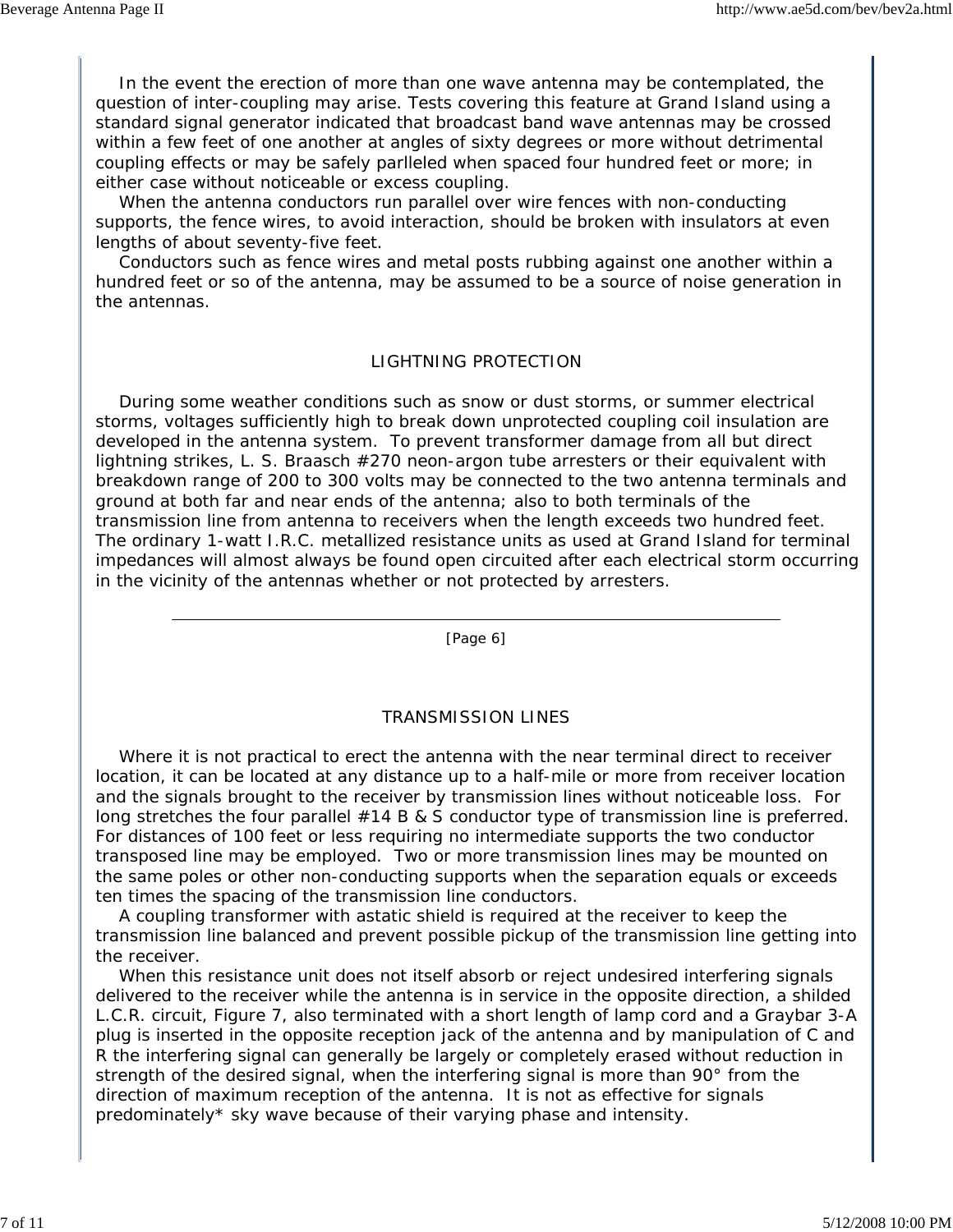



 Some casual experiments and observations in service indicate that by disconnecting and grounding one or the other of the conductors of a two-conductor antenna at the station terminal, the forward reception pattern can be changed sufficiently to permit partial or complete erasure of interfering signals originating thirty or more degrees from either side of the antenna, depending upon which conductor is grounded and without noticeably affecting the strength of the desired signal originating more nearly directly forward or from an angle opposite the grounded conductor.

 This seemingly unreasonable circuit connection is, apparently, more effective during afternoon hours or for several hours before local sunset. It is frequently not effective at all.

 In some instances forward interfering strong signals can be more completely balanced out by connecting a simple or general purpose antenna to one of the terminals of the signal rejector for clear reception of weak signals on the same frequency originating in the rear.

 In order to obtain a better balance at the far end, and to partially or completely eliminate pickup by the vertical ground lead at both far and near terminals, a beverage reflection transformer, Tr, Figure 6, is employed and a lead covered #12 B & S conductor used as a shielded vertical ground connection. The conductor with lead shield is made water tight at the bottom by soldering conductor and shield together and connecting the whole to the underground radials. The transformer housing is grounded to the upper end of the lead shielding and the coil terminal to the shielded conductor. This arrangement is an apparent improvement in directivity over the exposed, directly grounded, vertical section of the antenna conductor.

[Page 7]

# TEST FOR TRANSMISSION LINE BALANCE

The transmission line may be checked for signal pickup or unbalance by disconnecting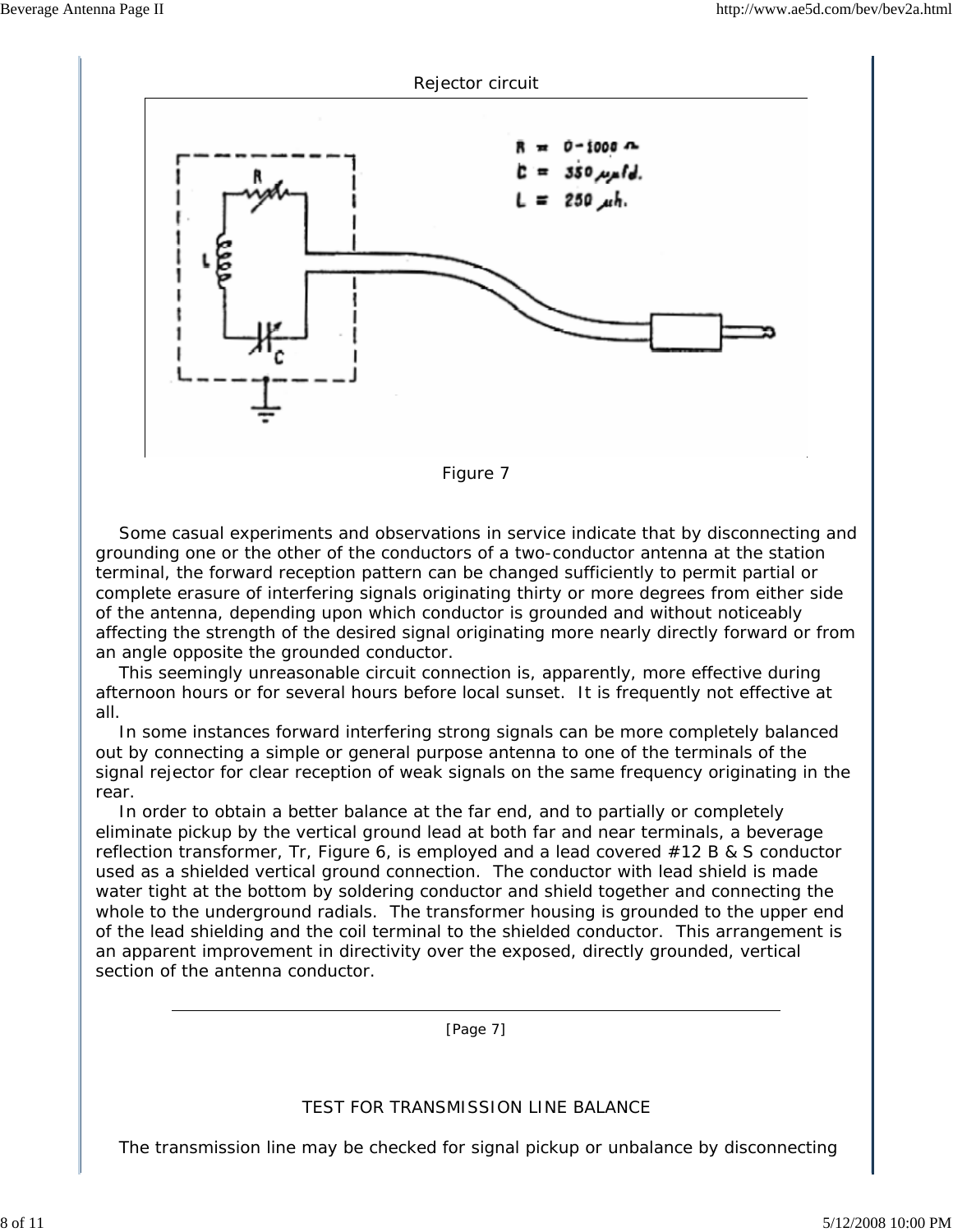the two antenna wires and connecting a resistance across the transformer in place of the antenna and equal to the surge impedance of the two antenna conductors. Very little pickup of signal or noise should register in the receiver from a well-balanced line.

# TEST FOR TRANSFORMER BALANCE

 The center-tapped coupling transformers may be tested for balance by the use of a signal generator and receiver connected as shown in Figure 8. When properly balanced the receiver will indicate nearly zero input or a very small tranfer of energy to the secondary of the transformer.



Circuit for Testing Transformer Balance



# **TERMINATIONS**

 Impedances Ra and Rb in Figure 6 should be equal to the surge impedance of the transmission line as calculated from:

$$
Z_o = 277 \log_{10} \frac{2 \text{ s}}{d} \text{ ohms}
$$

(s equals spacing from center of wires) (d equals diameter of wire [d and s in same units])

 The transformer Ta couples the transmission line to the two-conductor antenna and the two wires are now acting only as transmission line to carry the reflected signal from A direction to the receiver. The impedance of the two-conductor antenna serving as a transmission line is calculated from the same formula. The Grand Island transmission lines are approximately 400 ohms and the antenna conductors 700 ohms.

 The transformer Tb couples the transmission line to the antenna with the two wires acting as if they were in parallel, because the primary of Ta has practically no effect on signals arriving in phase at A from B direction. Therefore it is necessary to know the surge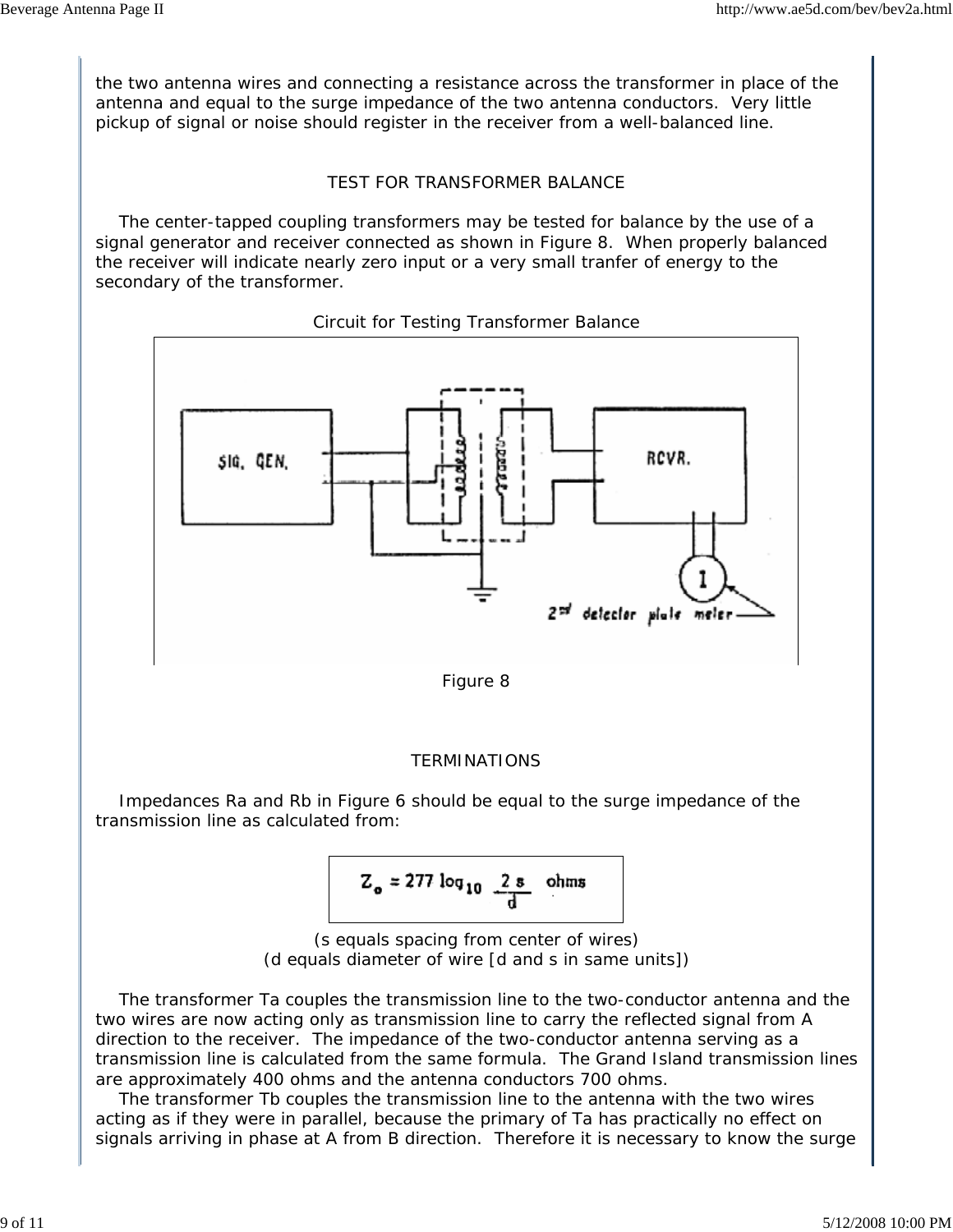impedance of the two wires in parallel with respect to ground.

 The transformer Tr reverses the phase and sends the signal which arrives from A direction back over the two-wire line now acting only as a transmission line. The primary coil is designated\* to match the surge impedance of the two-conductor antenna line in parallel with respect to ground and the secondary to match the same two-conductor antenna as a transmission line back to the station.





 A signal is tuned in from A direction on the receiver. Frequencies of multiples of one-half wave length are preferred as the are more completely balanced out when the proper resistance value is used at Rb. The resistance Rb is adjusted for minimum signal in the phones and this value used as the antenna surge impedance. The surge impedance may also be determined by adjusting the resistance at the opposite end of the antenna.

Circuit for Determining Surge Impedance Rear Reception